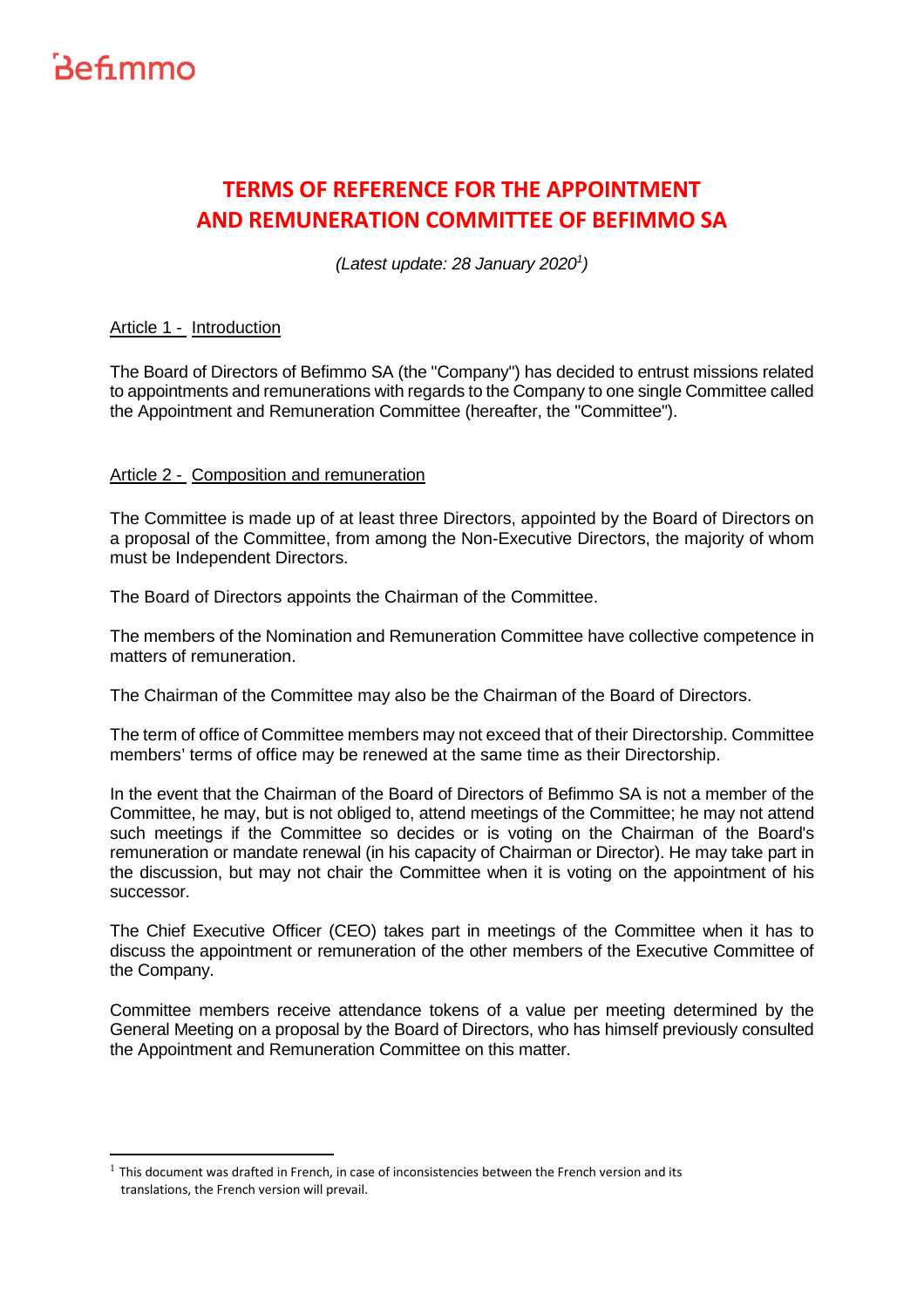### Article 3 - Role of the Chairman

The Chairman of the Committee convenes the meetings of the Committee and sets the agenda.

He guides the Committee's work and endeavours to ensure that its members reach a consensus by discussing the topics on the agenda in a critical and constructive manner.

The Chairman takes the necessary steps to develop a climate of trust within the Committee and strives to run it efficiently.

In this context, he ensures in particular that any new member of the Committee integrates well, through personal contacts and by the provision of useful information on the Committee's operation (terms of reference of the Committee, minutes of previous meetings, etc.) to rapidly enable this new member to participate efficiently.

Finally, the Chairman is the main contact with the Board of Directors for any matters falling within the Committee's competence.

### Article 4 - Duties

### 4.1. Regarding appointments and renewals of mandates

The Committee assists the Board of Directors in drawing up:

- profiles for Directors, members of the committees of the Board of Directors, the CEO and the other members of the Executive Committee;
- implementing procedures for appointments and renewals of mandates for Directors, members of the committees of the Board of Directors, the CEO and the other members of the Executive Committee of the Company (selection criteria, profile, etc.); and
- implementing periodic assessment procedures for the Board of Directors, the Directors, the committees of the Board of Directors and their members, the CEO and the other members of the Executive Committee.

The Committee may delegate the task of finding candidates for the function of members of the Executive Committee - who are not Directors - to the CEO. He will report to the Committee on the outcome of the search and the terms of employment and will send it the draft contract to be signed with the Executive Officer. The Committee then notifies the Board and makes a recommendation.

The Committee advises the Board on the number of Directors that it deems appropriate, subject to the legal minimum.

At any time (notably following the resignation or death of a Director or the forthcoming need to replace a Director whose directorship is about to expire), the Board of Directors may ask the Committee to initiate a procedure to find candidates for the role of Director or committee member. Where appropriate, the Board of Directors will specify the particular qualities and skills required for the vacant post.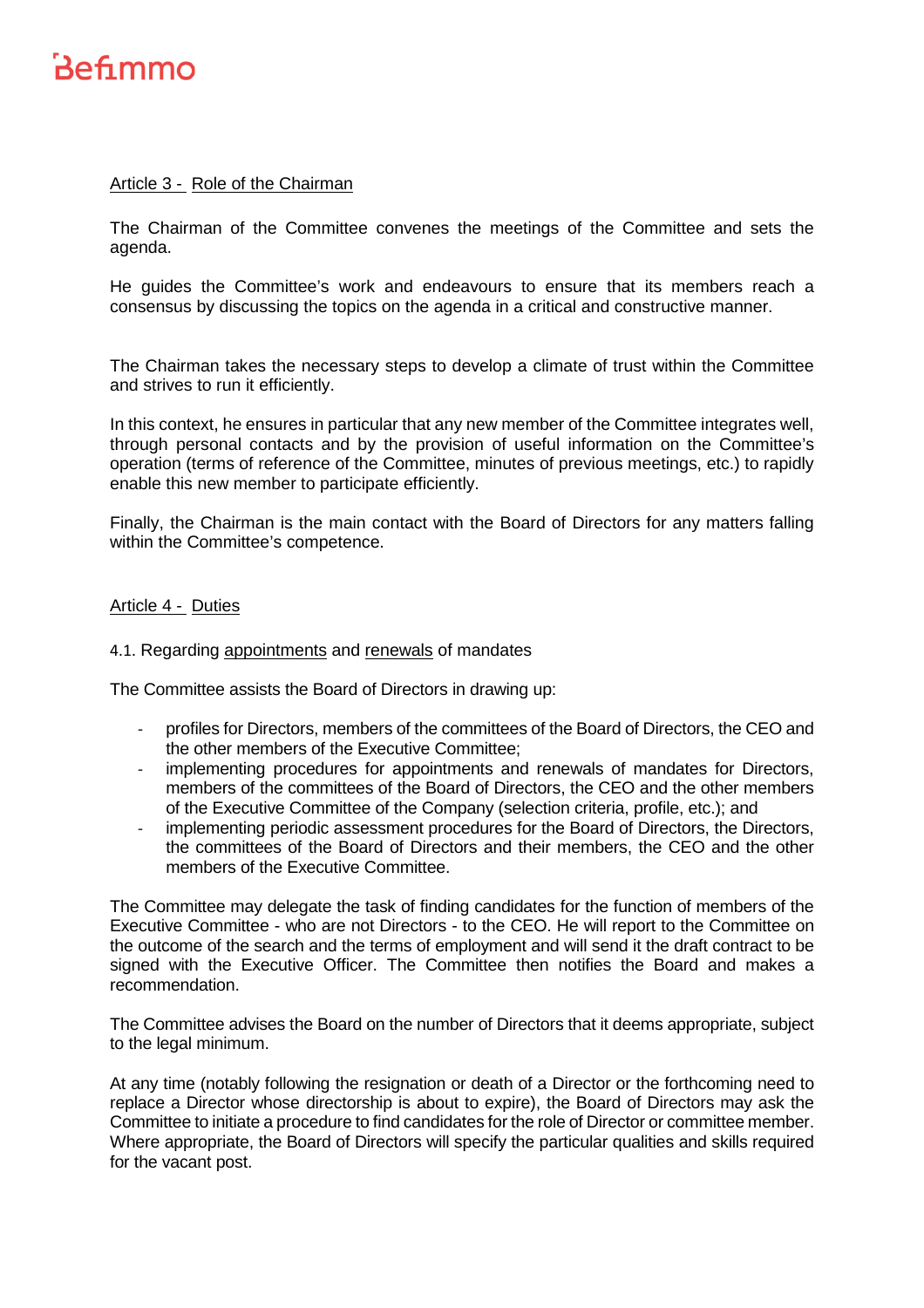Under the leadership of its Chairman, the Committee carries out the search for candidates for the role of Director or committee member, as appropriate, with the help of consultants, and examines the applications put forward by the Board of Directors, the CEO or any other interested person, and any unsolicited applications.

This examination takes place with regard to the latest assessment of the operation of the Board or committee concerned (stating in particular the skills, knowledge and experience available and needed within the Board or Committee concerned), general criteria for the selection of Directors, as laid down by the Board of Directors (mentioned in the corporate governance charter of the Company and in the Board of Directors' terms of reference) and any special criteria taken into account for finding one or more new Directors or one or more Committee members.

The Committee interviews the candidates, examines their curriculum vitae and references, assesses them, finds out what other mandates they have (in listed or other companies) and submits a list of acceptable candidates to the Board of Directors, along with a recommendation.

For the renewal of Directors mandates, the Committee is to refer to the latest assessment of the operation of the Board and ensure that the candidates are suitable for renewal in the light of the selection criteria adopted by the Board. The Committee then makes a recommendation to the Board.

After making a decision, the Board submits the appointment  $-$  or mandate renewal  $-$  of the Directors to the next Ordinary General Meeting of shareholders.

The Committee also manages the re-election or succession of the Chairman of the Board of Directors.

The Committee ensures that adequate plans are put in place for the succession of the Directors, the Chief Executive Officer and the other members of the Executive Committee, and reviews this plan periodically. It ensures that the appointment of Directors or renewals of directorships allow for the work of the Board and its committees to continue, and maintain a balance of skills and experience in the Board of Directors and the committees it sets up.

#### 4.2 Regarding remuneration

The Committee assists the Board of Directors in making proposals:

- *-* on the remuneration policy for non-executive Directors, members of the Board's committees, the CEO and the other members of the Executive Committee, and on any periodic revisions of that policy;
- *-* on the individual remuneration of the non-executive Directors, members of the Board's committees, the CEO and the other members of the Executive Committee, including variable remuneration, the various benefits and length-of-service bonuses, related to shares or otherwise, and severance grants and, if appropriate, on the resulting proposals which the Board has to submit to the shareholders;
- *-* on the setting of performance objectives for the CEO and other members of the Executive Committee, and the assessment of performance in relation to the objectives.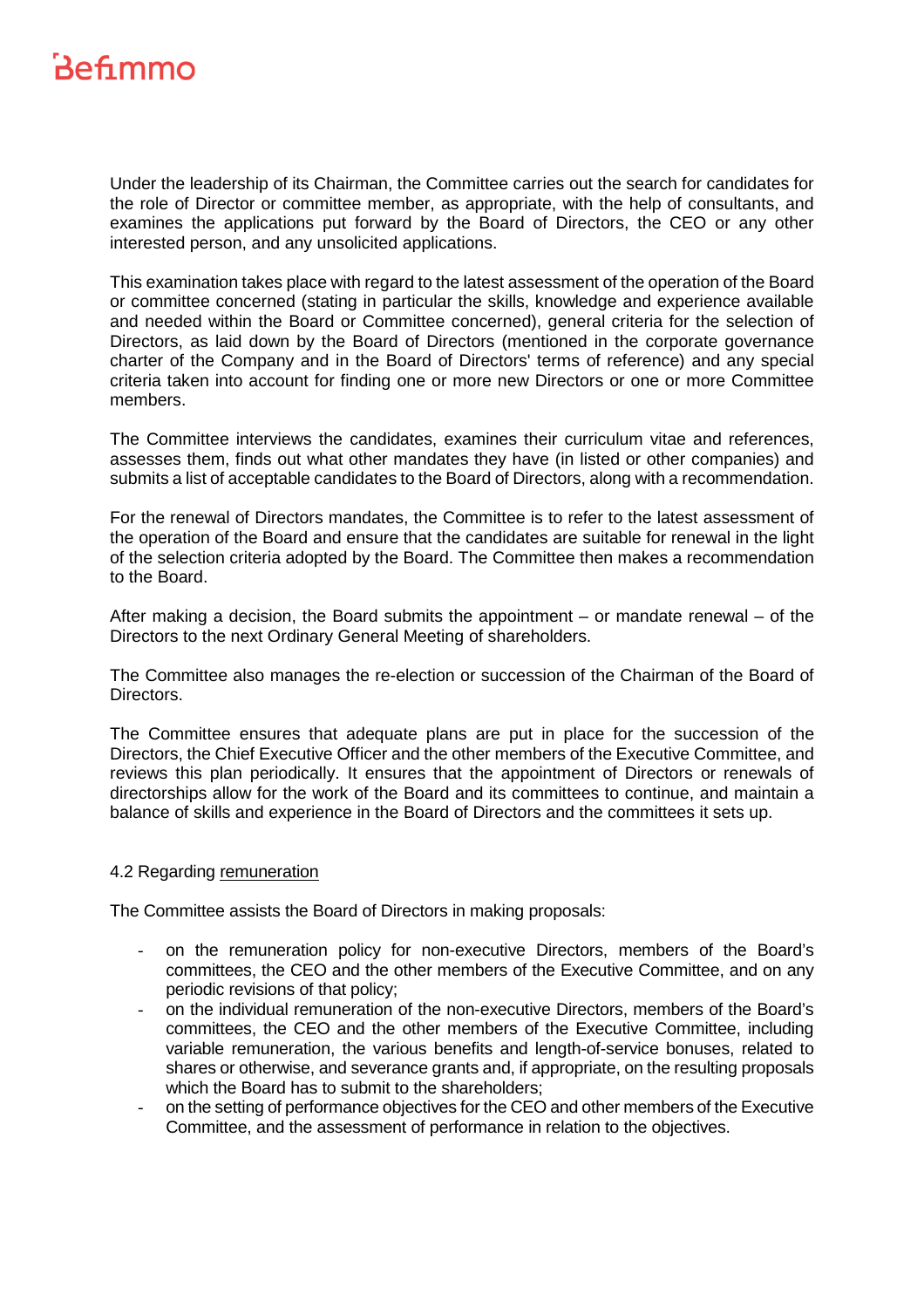The remuneration policy aspires to attract, reward and retain the necessary talent, to promote the achievement of strategic objectives in accordance with the company's risk appetite and behavioural norms and to promote sustainable value creation in accordance with Befimmo's Corporate Social Responsibility policy.

The Committee is kept informed of the terms and conditions of remuneration of the aforementioned persons.

The Committee prepares the annual report on remuneration which the Board includes in the annual corporate governance statement, and comments on it at the annual General Meeting of shareholders.

4.3 The Board of Directors has also charged the Committee with the following:

- delivery of an opinion on the proposals made by the CEO for the hiring and initial remuneration, and on any revision of the remuneration (in the broad sense) of certain other persons carrying out important duties in the Company and in charge of a team;
- delivering an opinion on the proposals made each year by the CEO on the overall budget for increasing (apart from indexing) the remuneration laid down for the Company's staff, and on the overall budget for the variable remuneration of the staff;
- interacting with the CEO on the subject, keeping the Board of Directors informed of the main decisions taken in a general rather than a individual manner.

#### 4.4 Approval of contracts

The Committee will make proposals to the Board of Directors regarding the approval of contracts signed with the CEO and other members of the Executive Committee and the approval of any amendments to be made to such contracts.

The Committee is empowered to call upon the services of consultancy firms, at the expense of Befimmo SA, to assist it in the duties mentioned under this Article, after first informing the Chairman of the Board of Directors.

#### Article 5 – Training of Directors

The Committee devises a training procedure for new Directors in order to enable them to learn quickly about the Company, its activities and economic environment, so that they can immediately carry out their duties under ideal conditions. The procedure shall consist of:

- the provision of documents (articles of association, governance charter, terms of reference, latest Annual and Half-Yearly Reports and recent brochures);
- the organisation, at the start of the mandate, of one-to-one meetings with the Chairman of the Board of Directors, other Directors, the CEO and, on request, with one or more members of the Executive Committee (either alone or accompanied by their coworkers), relating in particular to the Company's governance, strategy, risks and challenges, and its financial situation.